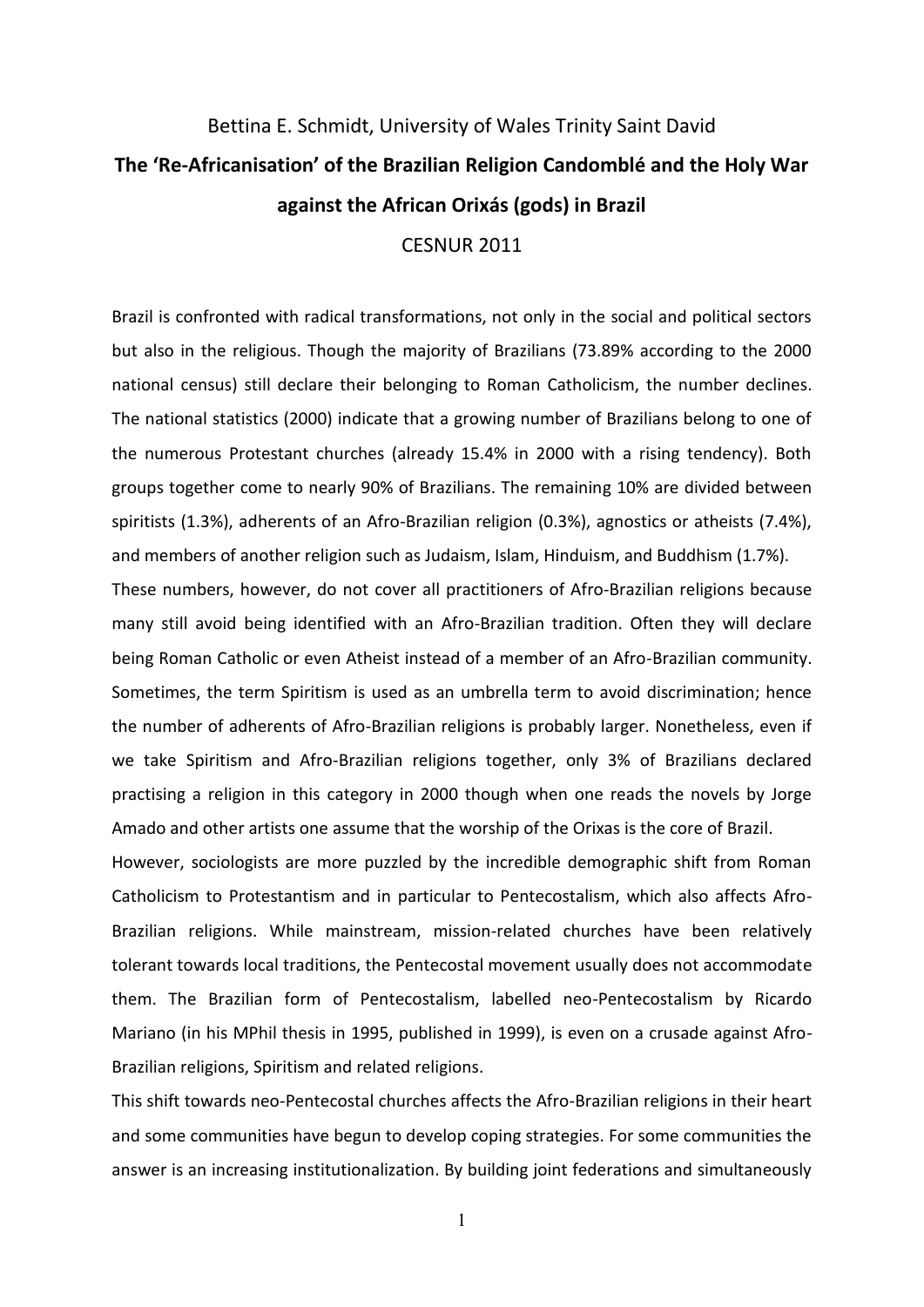improving the public image of Afro-Brazilian religions they hope to counter the decline of members. However, an outcome of this strategy is a shift in the discourse about authenticity and origin.

Candomblé is still the most highly regarded Afro-Brazilian religion today. It represents a conglomerate of African traditions that were transformed into Brazilian ones during the 19th century. When enslaved Africans arrived in Brazil, they continued – despite prohibition - to practise African customs and developed in a relatively unorganized way 'culto africano' (African cult). This was already a creolized form because it combined the traditions of various African ethnic groups. During the 19<sup>th</sup> century 'casas de candomblé' (candomblé houses) were established which became the birthplace of the tradition combined today under the term Candomblé (or better Candomblés) in order to honour local variations.

The Bahian version of Candomblé emphasizes the Nago nation which derived from the Yoruba tradition. Candomblé Jêje derived mainly from the Ewe-Fon tradition and Candomblé Angola or Congo from a group of traditions usually labelled Bantu. Another tradition is called Xangô, after the Yoruba deity with the same name, hence it resembles Candomblé Nago. And in addition there is Tambor de Mina that has a strong influence from Dahomey (today's Benin) and many similarities with the Haitian religion Vodou. Reginaldo Prandi categorizes the different forms of Candomblé and the other Afro-Brazilian religions as ethnic religions (2005, 13-14). They all developed in certain areas of Brazil: Tambor de Mina, for instance, in the state of Maranhão, Batuque in Rio Grande do Sul and in the Amazonian region, Macumba in Rio de Janeiro, and Xangô in Recife (Harding 2005, 120) – each region with a strong historical link to slavery (e.g. slave market or large sugar plantations).

After the final abolition of slavery in 1888, the constitution of the new republic, in 1889, declared freedom of religion and abolished Roman Catholicism as the official religion of Brazil. However, Afro-Brazilian religions were still prosecuted throughout the 20<sup>th</sup> century and Catholicism remained the 'almost official' religion (Mariano 2001, 145, quoted by Oro 2006a, 9), despite the constitutional separation of state and church. Only in 1965 it became possible to legalize Afro-Brazilian places of worship by civil registration and for religious communities to apply for tax exempt status as non-profit, charitable institutions (Brown' 1986, 3). In particular animal sacrifice, which is an important obligation in all Afro-Brazilian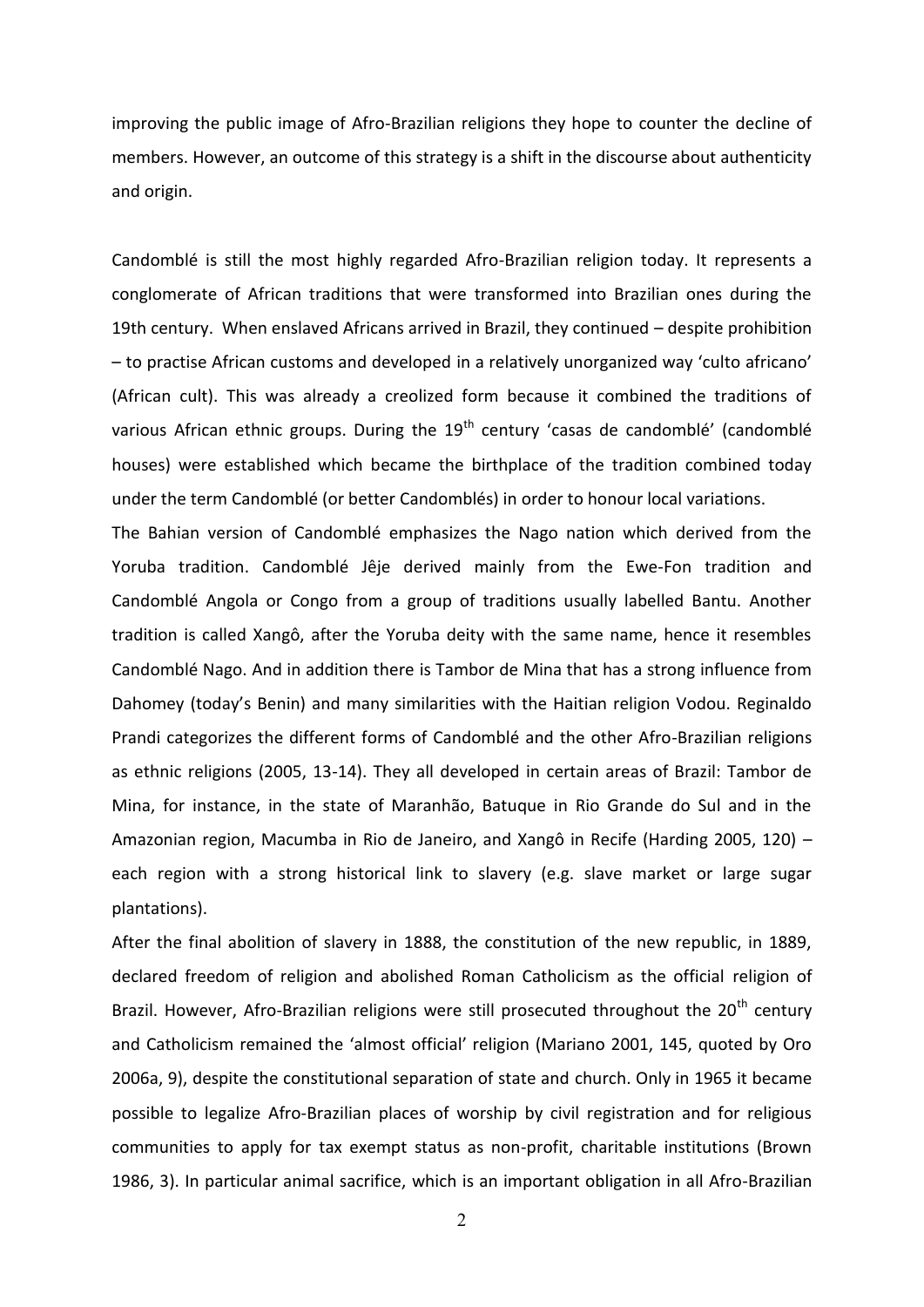religions and a crucial part of many rituals, was the target of legal prosecution – and is still the target of campaigns against Afro-Brazilian religions, despite all efforts of some outstanding priests and priestesses of Afro-Brazilian religions to increase the visibility and acceptance of their religions. The result is the lack of nationwide institutionalization, which, as Prandi complains, affects the growth of Afro-Brazilian religions (Prandi 2005, 223-32, quoted in Malandrino 2006, 40). It also supports the persistent identification of Afro-Brazilian traditions with local regions.

However, due to the growing internal migration within Brazil, these local religions migrate, too, especially now that the practice of Afro-Brazilian traditions can be legalized in Brazil. Consequently, one can find different forms of Candomblé in every large city of Brazil. This process increases competition: for membership between different terreiros, for authority between different priests and priestesses, and about the 'purest' African tradition. Pressure is even enforced by the recent spread of a so-called 'Yoruba tradition' in Brazil. Initiated by Nigerian immigrants who establish and then lead the communities, it is meant to (re) introduce the 'correct' Yoruba tradition and in particular the cult of ifá.

The consequence of this competition is a growing demarcation between terreiros and less willingness to cooperate. Even when priests and priestesses attend ceremonies in other terreiros, they will always insist, to members of their own community, that their own way to conduct the rituals is the best, the only effective or the 'true' African way. However, the 'ordinary' adherent is often 'shopping around' and open-minded towards new 'offers' on the market of religious traditions. The result of this increasing mobility is an ongoing interaction between different religious communities and different traditions.

The belief system of these religions is based around the worship of the African deities who can incorporate a human being. The incorporation or possession is the core of the religious practice, crucial to most rituals. However, it is also reason for many misconceptions held by devotees of other religions against the Afro-Brazilian traditions. Equally important is the consultation of one's fate through oracle reading by the priest (jogo de búzios) and the sacrifices to the orixás, another highly controversy aspect and highly criticised by outsiders. The devotion of the orixás comprises lifelong obligations and the fulfilment of extensive rituals.'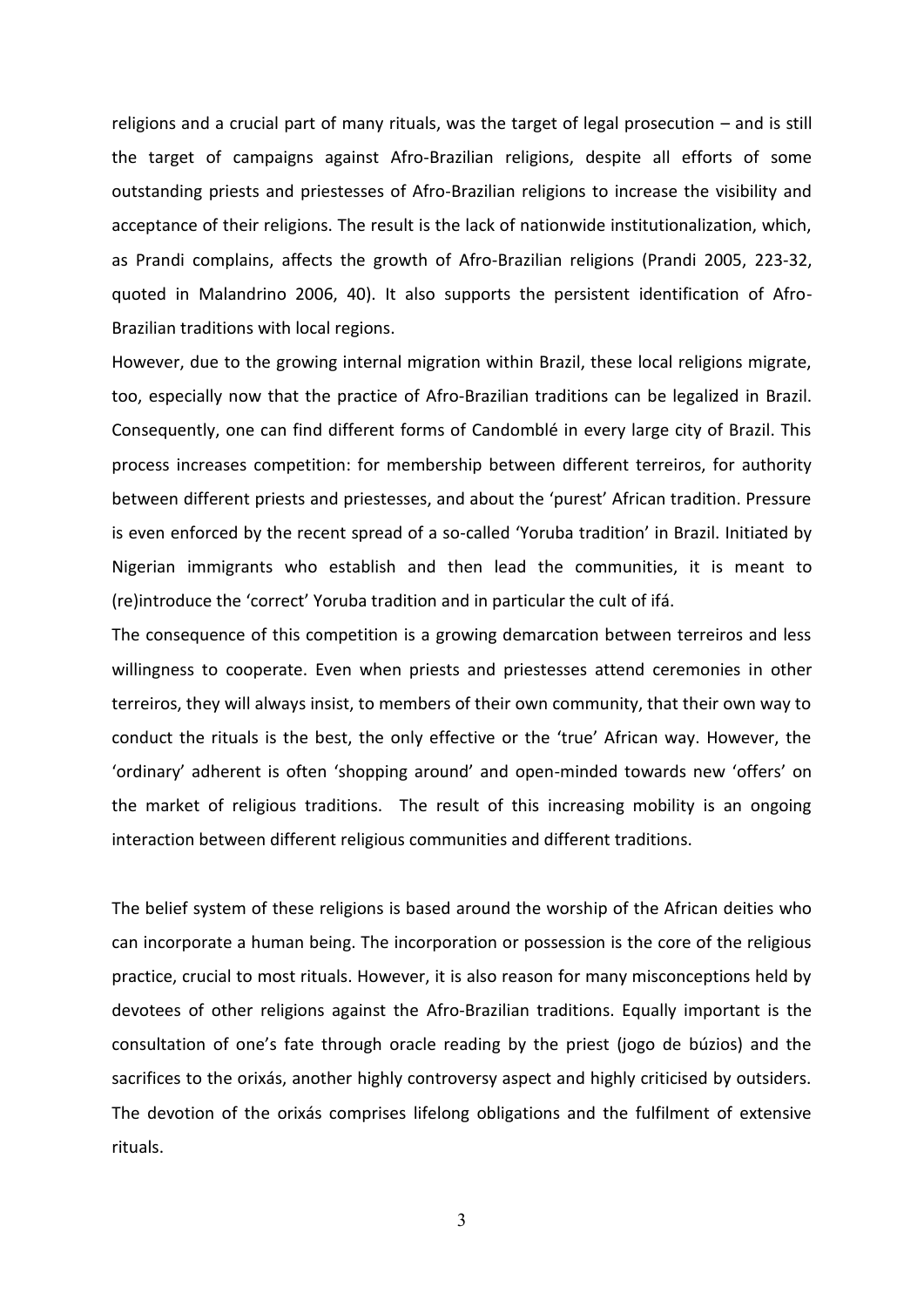The term neo-Pentecostalism was coined by Ricardo Mariano to highlight the fundamental differences between 'traditional' Pentecostalism and the 'modern' form (in his Mhil thesis in 1995, in 1999 published). This term is used today to describe the Brazilian form of Pentecostalism that is quite different from the one introduced early in the 20th century by mostly North American missionaries. The Assembly of God, for instance, one of the 'traditional' Pentecostal movements, vehemently rejects any comparison between Umbanda and Pentecostalism in general (quoted in Alencar 2005, 101).

The largest organisation is the Igreja Universal do Reino de Deus (Universal Church of the Kingdom of God, short form: UCKG). Though the relationship between the neo-Pentecostal groups and the Afro-Brazilian religions was never good, it worsened in 1994/1995 when the UCKG declared a Holy War against them. Despite - or perhaps because of - constant attacks against the Afro-Brazilian religions, it is obvious that people who have practised Umbanda join the Pentecostal churches in great numbers, in particular the UCKG.

The UCKG was founded in Rio de Janeiro in 1977 by Edir Macedo Bezerra who still leads the church' as bishop in a quite authoritarian' manner. Macedo, born into a Catholic family, attended umbanda terreiros until he converted to the New Life Pentecostal Church in the 1960s. For ten years he worked with Walter Robert McAlister, the Canadian founder of the church, in Rio de Janeiro until he decided to found his own church, the Universal Church of the Kingdom of God. In just few years the UCKG outnumbered the New Life Pentecostal Church in membership and national significance. The UCKG today owns in Brazil TV and radio stations, several newspapers and journals and has more than three million members in Brazil alone (Oliva 1995, 2-3). After it entered Brazilian politics in 1986 it has soon managed to get several delegates elected to the Federal Congress, the Constituent National Assembly and other legislative assemblies on national and local level (see Oro 2005). Some even'say that President Lula won his election only with the support of the UCKG. However, it is no longer only a Brazilian phenomenon but present today in more than thirty countries. The UCKG is probably the largest and most important new church in the so-called developing world (Corten, Dozer & Oro 2003, 13).

In the centre of the UCKG theology is the demonic possession with the liberation ceremony on'Fridays as the core function. Satan and the demons are regarded as inferior spirits (Oliva) 1995, 99) who constantly disturb 'the mental, physical and spiritual order', according to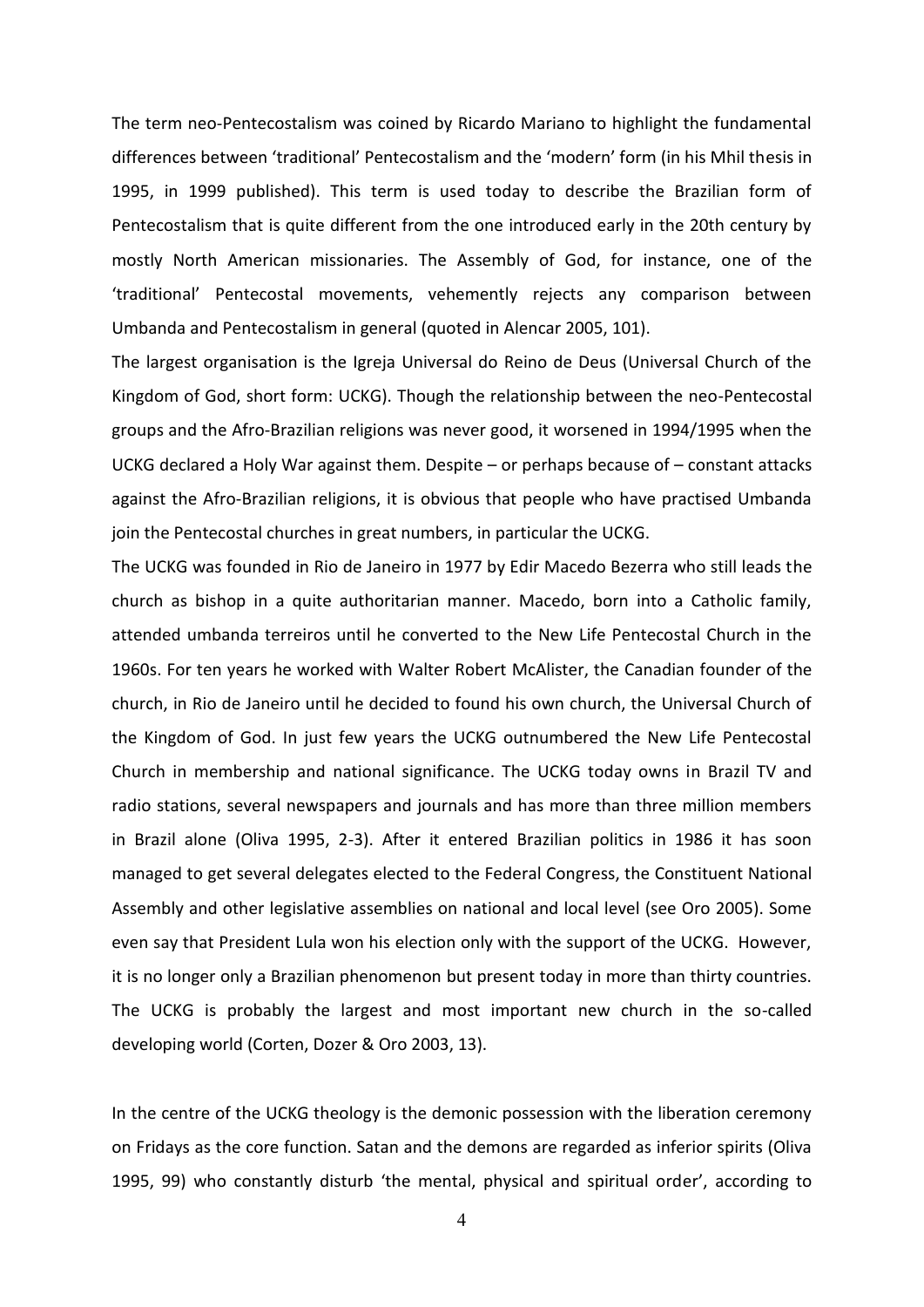Macedo the main problem (Oliveria 1998, 112). Satan and the demons are responsible for all the misery and evil in the world. It is the responsibility of everyone to intervene and to 'liberate' the world – and oneself – from demons. The other religions but in particular the Afro-Brazilian religions, are guilty for bringing demons into the world while the UCKD frees the world of demons.

For the UCKG Satan and the demons exist as personified beings and not only in a symbolic manner. Demons were created by Satan who is their leader while Satan was created by God but was expelled from heaven. Demons can manifest themselves as spirits without body or heart who bring evil into the world. Salvation can bring only God's word. Pimentel interprets the figure of Satan in the UCKG as the result of syncretism between the perception of Satan in'US-Pentecostalism'and'aspects of Afro-Brazilian traditions, in particular umbanda in Rio de Janeiro (2005, 38). However, demons are also the gods of the Greek and Roman Antique, Egypt, Mesopotamia as well as from the African cosmologies, Asian religions and so on. The UCKD distinguishes sharply between the divine inspiration by the Holy Spirit, since the end of the 19th century a central aspect of the Pentecostal movement, and the demonic possession and rejects any attempt to compare both. According to the UCKG theology demons cannot really incorporate a body or possess the soul; both make a substantial unity and cannot be controlled by demons.

The relationship between Pentecostalism and the Afro-Brazilian religions and espiritismo was never good when one considers the classification of the African deities, umbanda guías and spirits of the dead as demons within Pentecostal theology. Walter Robert McAlister of the New Life Pentecostal Church in Rio de Janeiro published in 1968 a hugely popular manifest with a verbal attack of the Afro-Brazilian religions, Mãe de Santo. In this book he describes the life story of a candomblé priestess (mãe de santo), Georgina Aragão dos Santos, and her conversion to Pentecostalism. This biography outlines McAlister's strategies of the spiritual battle against Afro-Brazilian demons that later inspired Macedo and other to follow him on this path. In the 1980s the aggression of neo-Pentecostalism towards the Afro-Brazilian religions increased slowly until in the 1990s open hostility broke out (Mariano' 1995, 99).

Following McAlister's example Macedo, too, published a book in which he attacked the Afro-Brazilian religious experience in such a way that legal actions were taken against the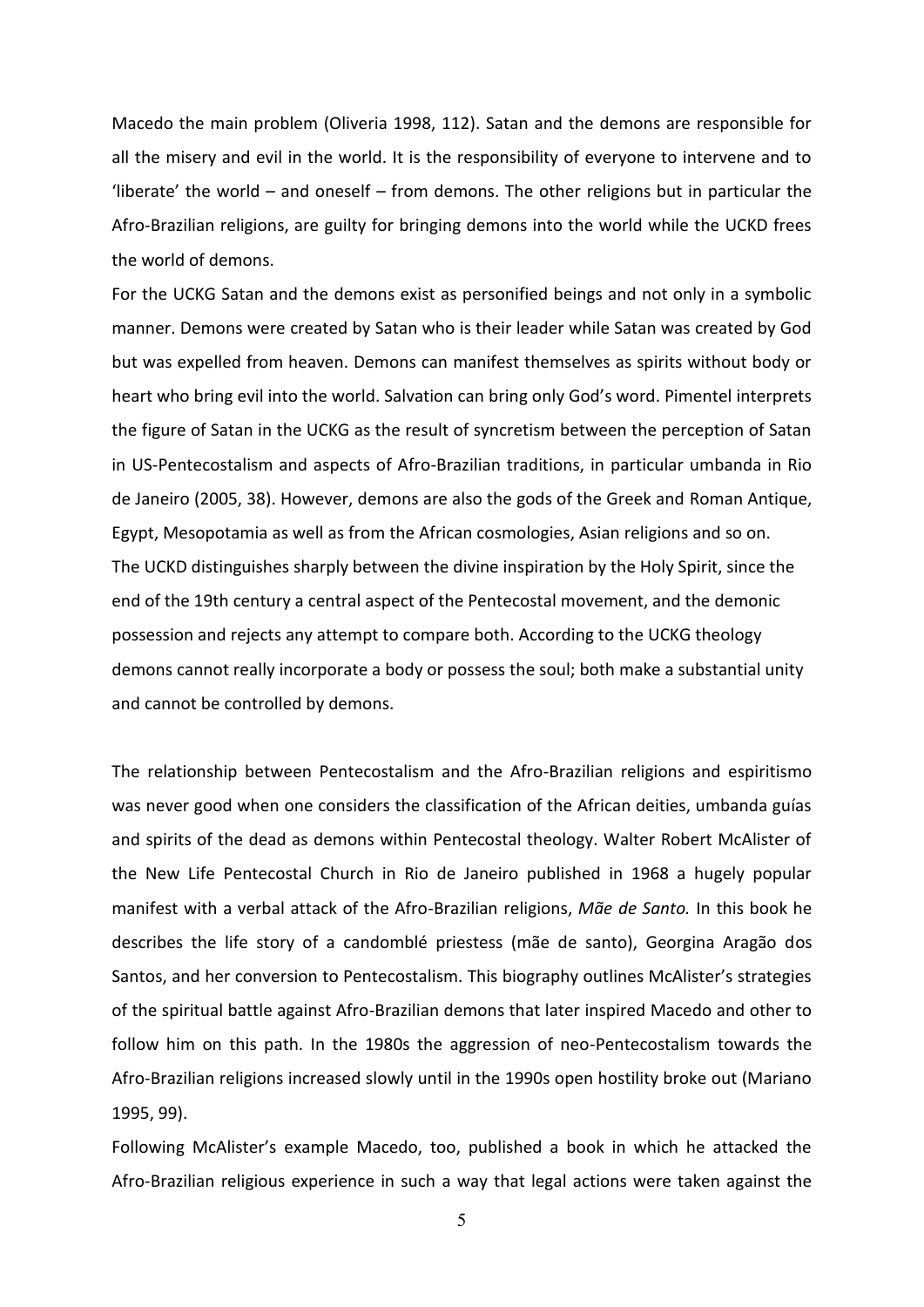book and later editions had to be revised. In *Orixás, caboclos & quías: deuses ou demônios?* (1988) he outlines his doctrine and states that anyone who attends terreiros or spiritist centros is an 'easy target' for demonic attacks. Even family members or friends can become targets of these demons as he explains with several testimonies of converts who have attended Afro-Brazilian ceremonies before converting to the UCKG. However, the book's biggest impact came from the many photos of Afro-Brazilian rituals, in particular the ones showing a blood sacrifice, the 'Achilles heel' of Afro-Brazilian religions as Gonçalves da Silva states (2007, 214). Taken out of context they confirm the prejudices against Afro-Brazilian religions for being 'bloody' and 'primitive'. And not only animals are being sacrificed but humans as well as Macedo writes in his book.

Then, in 1994/1995, the UCKG declared the Holy War against macumba, a bit later against all Afro-Brazilian religions and espiritismo. Despite religious freedom and an increasing visibility of Afro-Brazilian culture the UCKD attacked increasingly aggressive aspects of the religious practice of Afro-Brazilian religions. In particular the incorporation and spirit mediumship became the target of Neo-Pentecostal pastors who demonized and even ridiculed the practice on national TV. It also became custom to encourage their congregation to confront the members of terreiros in their neighbourhood. These 'confrontation' often had (and still have) violent character as Gonçalves da Silva reports. He collected from newspaper articles numerous reports about Neo-Pentecostals invading terreiros with the intent of destroying altars and other religious symbols and exorcising everyone they encounter. He even found cases where members of a UCKG attacked umbandistas with stones or where they kidnapped a woman in order to convert her (2007, 217). However, more common is the organization of marches around a terreiro or the broadcasting of hymns via loudspeaker. The aim is to intimidate the visitors of a terreiro and prevent them from entering or to disturb rituals inside the terreiro. Goncalves da Silva also mentions distributing leaflets and preaching (with loudspeaker) during public ceremonies such as the festival for Iemanjá in Rio de Janeiro (2007, 218).

Almeida describes the attack against the wide range of 'catholic-afro-kardecist' religions as the 'war of the possessions' (title of the article published in 2003). But also Roman Catholicism and some aspects of popular Catholicism such as the worship of saints were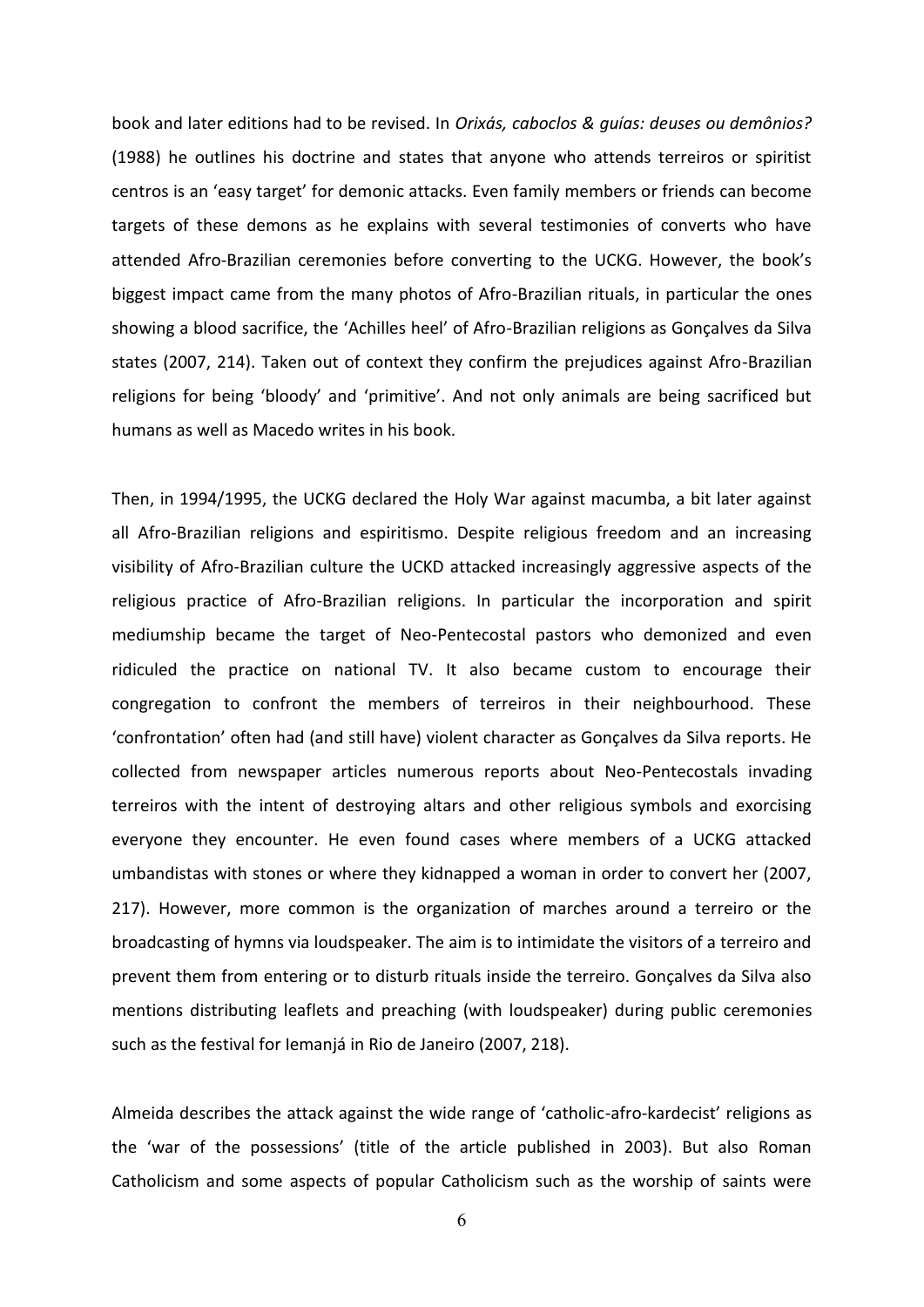targeted by the UCKG who sees a demon behind every image of a saint (Oliva 1995, 45, Pimentel 2005, 61). However, the UCKG had to learn that certain Catholic icons are too powerful. In 1996 a pastor dared to kick the statue of the National Patron of Brazil, Nossa Senhora Aparecida, in a service that was broadcast on TV. This (infamous) 'kicking the saint'incident hit back and the UCKG, including Macedo himself, had to apologise - in public  $$ against this attack against the Virgin Mary (Almeida 2003, 321, Birman/Lehmann 1999:150).

Unfortunately the attacks against the Afro-Brazilian religions continue until today as I could observe in 2010 in São Paulo. Though the late pai Francelino won a court case against the UCKG that would have forced them to broadcast daily for a week a one-hour documentary with a statement of afro-Brazilian religious leaders on the UCKG TV station (nationwide), the decision was overruled before the first broadcast (personal information in May 2010 in São Paulo). However, it has demonstrated the power of legal resistance and encouraged other mães and pais de santo to pursue Pentecostal pastors in court (see Gonçalves da Silva 2007, 221-222). And there are other ways to show resistance, for instance by organizing a peaceful march around the neighbourhood in order to show their commitment and solidarity. In March 2010 mãe Marcia in São Paulo organised a procession in her neighbourhood that led from a terreiro nearby to her terreiro where she conducted together with the pai de santo of the other terreiro a public ceremony to celebrate the beginning of the new ritual year. Another way to resist against the constant attacks is wearing demonstratively 'African' dresses and colours even when going to the supermarket. Pai Francisco told me that it is not enough to dress in special African-style dresses during festivals; it is more important to show in everyday life situation one's commitment to an Afro-Brazilian religion (during an interview on  $21<sup>st</sup>$  of May 2010 in São Paulo). Another contribution in this struggle is the growing number of African culture cultural centres and initiatives against religious intolerance. At the inauguration of a Centro Cultural Africana in Barra Funda, São Paulo, several of the speakers mentioned the significance of the mães and pais'de santo for the Afro-Brazilian' heritage and special prepared certificates were handed out to some of the priests and priestesses (on 18<sup>th</sup> May 2010).

Hence, another way to 'fight back' is to highlight the impact Afro-Brazilian traditions have had on the Brazilian national culture. Brazilian art is inspired by the stories of the African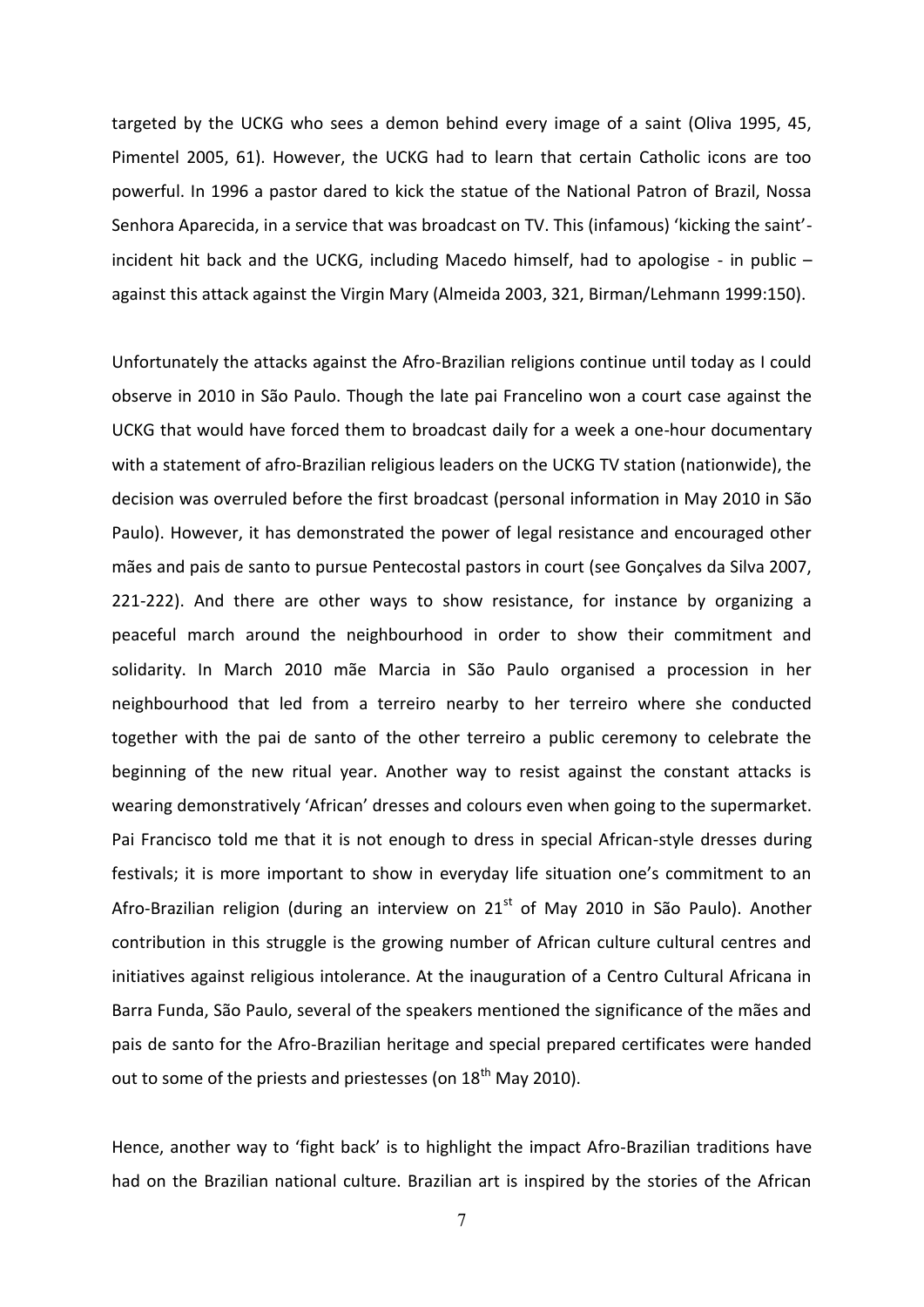deities. Brazilian novels, songs and even the visual art are enriched by Candomble and the other Afro-Brazilian religions. The result is that Candomblé is regarded today as being at the centre of the national culture. While Roger Sansi criticises the 'dialectic process of exchange between the leaders of Candomblé and a cultural elite of writers, artists and anthropologists in Bahia' (2007:2) because it generated an 'unprecedented objectification' of the Afro-Brazilian culture, I see it also as a chance for the Afro-Brazilian religions.

It is undoubted that the re-Africanisation of Candomble has indeed reduced the religious pantheon by excluding some spiritual entities and practices. In becoming part of the national culture Candomblé had to stress its 'African' heritage by purifying its pantheon from every Brazilian (hence, syncretic) element such as the devotion of Saints as well as the inclusion of the caboclos, the spirits of the Amerindians. The process can be seen as a result of the influence of intellectuals (as well as anthropologists) on the Afro-Brazilian religious communities. However, I argue that an even stronger influence can be traced back to the religious transformation process that changes Brazilian society, in particular the growing Pentecostal presence in Brazil.

Hence, I regard the re-Africanisation of Candomblé as an (unexpected) outcome of the increasing public hostility towards its African spirits. By highlighting the very aspects that the Universal Church of the Kingdom of God declares to be demonic, devotees of Candomblé and the other Afro-Brazilian religions demonstrate an incredible strength of resistance as well as reliance in the power of the orixás. The outcome is an ambiguous picture of Brazil. While the new census will show  $-$  as academics predict already  $-$  an even further decline of people declaring openly their belonging to an Afro-Brazilian religion, the Brazilian national folklore is filled with images of African deities and their stories. The victims of this process are the marginal religious entities that have enriched Afro-Brazilian religions in the past.

## Bibliography

- Alencar, Gedeon (2005) Protestantismo Tupiniquim: Hipótes<sup>e</sup> <sup>s</sup>obr<sup>e</sup> <sup>a</sup> (não)<sup>c</sup>ontribuição <sup>e</sup>vangélic<sup>a</sup> à <sup>c</sup>ultura brasileira. São Paulo: Arte Editorial
- Almeida, Ronaldo de (2003) A guerra dos possessões. In: Igreja Universal do Reino d<sup>e</sup> Deus: Os novos conquestadores da fé, ed. by A. P. Oro, A. Corten & J.-P. Dozon. São Paulo: Paulinas. 321-342.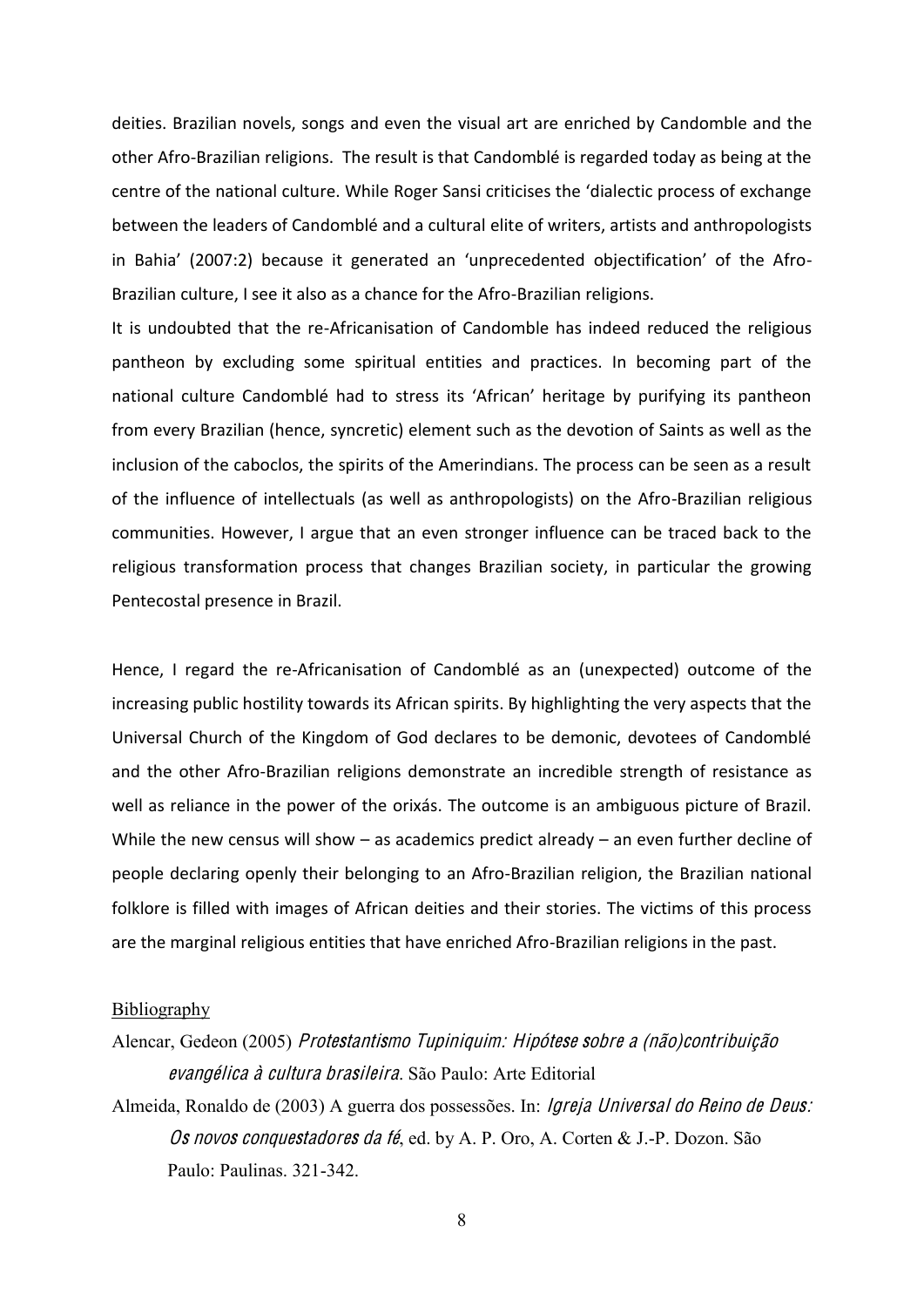Birman, Patricia (1996) Cultos de possessão e pentecostalismo na Brasil: passagens. *Religião* <sup>e</sup> Sociedad<sup>e</sup> 17 (1-2): 90-109.

Birman, Patricia (1985) O que é Umbanda. São Paulo: Abril Cultural.

- Birman, Patricia and David Lehmann (1999) Religion and the Media in a Battle for Ideological Hegemony: the Universal Church of the Kingdom of God and TV Globo in Brazil. Bulletin Latin American Research 18 (2): 145-164.
- Corten, André, Jean-Pierre Dozer and Ari Pedro Oro (2003) Introdução. In: Igreja Universal do Reino d<sup>e</sup> Deus: O<sup>s</sup> novo<sup>s</sup> <sup>c</sup>onquestadore<sup>s</sup> da fé, ed. by A. P. Oro, A. Corten & J.- P. Dozon. São Paulo: Paulinas. 13-45.
- Harding, Rachel E. (2005) Afro-Brazilian Religions. In: *Encyclopedia of Religion, second* edition; volume 1, ed. by Lindsay Jones. Farmington Hills: Thomson Gale, 119-125.
- Macedo, Edir (1996) [1988] *Orixás, caboclos & quías: deuses ou demônios?* Rio de Janeiro: Ed. Universal.
- Malandrino, Brígida Carla (2006) Umbanda: mudança<sup>s</sup> <sup>e</sup> permanencies. Uma anális<sup>e</sup> simbólica. São Paulo: Ed. PUC-SP.
- Mariano, Ricardo (1995) Ne<sup>o</sup> Pentecostalismo: <sup>o</sup><sup>s</sup> pentecostai<sup>s</sup> <sup>e</sup>stão mudando (MPhil, São Paulo: USP) [later published under the title *Neopentecostais: sociologia do novo* pentecostalismo no Brasil. São Paulo: Ed. Loyola, 1999]
- McAlister, Robert 1983 (1968) Mã<sup>e</sup> d<sup>e</sup> Santo. Rio de Janeiro:Ed. Carisma.
- Oliva, Margarida Maria Cichelli (1995) Ação Diabólic<sup>a</sup> <sup>e</sup> Exorcismo: Na Igreja Universal do Reino d<sup>e</sup> Deu<sup>s</sup>. (MPhil thesis, São Paulo, PUC)
- Oro, Ari Pedro (2003) A Política da Igreja Universal e Seus Reflexos nos Campos Religioso e Político Brasileiros. Revist<sup>a</sup> Brasileira d<sup>e</sup> Ciência<sup>s</sup> Sociai<sup>s</sup> 18, No 53: 53-69.
- Oro, Ari Pedro (2006) O neopentecostalismo 'macumbeiro'. In *Orixás e Espíritos: o debate* interdisciplina na pe<sup>s</sup>uqi<sup>s</sup><sup>a</sup> <sup>c</sup>ontemporân<sup>e</sup>a, ed. by Artur Cesar Isaia. Uberlândia: EDUFU, 115-128.
- Pimentel, Fernando da Silva (2005) Quando Psiquê se liberta do Demônio um estudo sobre <sup>a</sup> <sup>r</sup>elação <sup>e</sup>ntr<sup>e</sup> <sup>e</sup>xorcismo <sup>e</sup> <sup>c</sup>ura p<sup>s</sup>íqui<sup>c</sup><sup>a</sup> <sup>e</sup><sup>m</sup> mulhere<sup>s</sup> na Igreja Universal do Reino d<sup>e</sup> Deu<sup>s</sup> (MPhil, São Paulo: PUC)
- Prandi, Reginaldo (2005) Segredo<sup>s</sup> Guardados: Orixá<sup>s</sup> na alma brasileira. São Paulo: Companhia dass Letras.
- Prandi, Reginaldo (1998) Um <sup>s</sup>opro do Espírito: <sup>a</sup> <sup>r</sup>enovação <sup>c</sup>onservadora do Catolicismo <sup>c</sup>arismático. São Paulo: edUSP.